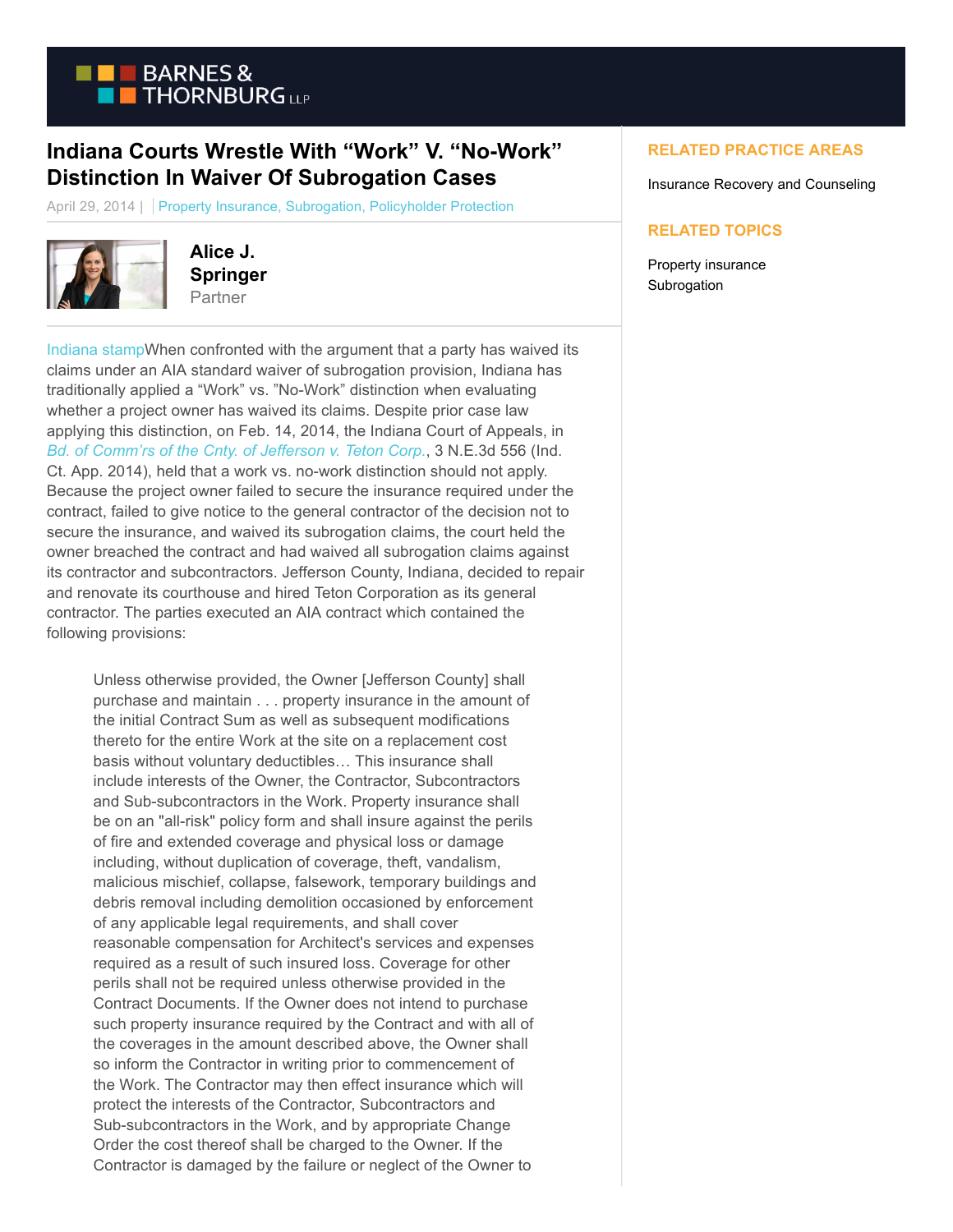purchase or maintain insurance as described above, without so notifying the Contractor, then the Owner shall bear all reasonable costs properly attributable thereto. Loss of Use Insurance. The Owner, at the Owner's option, may purchase and maintain such insurance as will Insure the Owner against loss of use of the Owner's property due to fire or other hazards, however caused. The Owner waives all rights of action against the Contractor for loss of use of the Owner's property, including consequential losses due to fire or other hazards however caused. If during the Project construction period the Owner insures properties, real or personal or both, adjoining or adjacent to the site by property insurance under policies separate from those insuring the Project, or if after final payment property insurance is to be provided on the completed Project through a policy or policies other than those insuring the Project during the construction period, the Owner shall waive all rights in accordance with the terms of Subparagraph 11.3.7 for damages caused by fire or other perils covered by this separate property insurance. All separate policies shall provide this waiver of subrogation by endorsement or otherwise. Waivers of Subrogation. The Owner and Contractor waive all rights against [] each other and any of their subcontractors, sub-subcontractors, agents and employees, each of the other . . . for damages caused by fire or other perils to the extent covered by property insurance obtained pursuant to this Paragraph 11.3 or other property insurance applicable to the Work, except such rights as they have to the proceeds of such insurance held by the Owner as fiduciary. . . .

Jefferson County did not obtain separate property insurance for the courthouse project, instead relying on its existing property and casualty insurance policy. The county did not inform Teton that it was not securing separate insurance for the project. During the renovation, a fire broke out, causing over \$6 million in damages. After the county's insurance company paid under the terms of its policy, the county sued Teton, a subcontractor, and a sub-subcontractor for the damages. The defendants all claimed that Jefferson County waived its claims under the subrogation waiver provision of the contract between the county and Teton. The county claimed that under Indiana law, it did not waive its claims because this case involved damage to no-work property. Prior to this lawsuit, Indiana evaluated these types of cases by applying a work vs. no-work distinction to the damage claims. For example, in two earlier cases the Indiana Court of Appeals analyzed claims that the project owners had waived their claims under similar subrogation waiver provisions. In one case, the court held that the waiver of subrogation was limited to the work performed under the contract. Therefore, to the extent the project owner suffered damage to contents placed in the building, those damage claims were not within the scope of "work" and had not been waived. Similarly, in a different case the court also drew a distinction between damage to the Work and damage to non-work property when finding that the general contractor and subcontractors could be liable for soil cleanup costs to the property surrounding the jobsite or the property outside the building project itself. When evaluating the county's arguments, the court analyzed the prior Indiana decisions and concluded that Indiana's application of the Work vs. non-Work distinction was the minority view. The court then analyzed cases from other jurisdictions which did not apply the distinction. Ultimately,